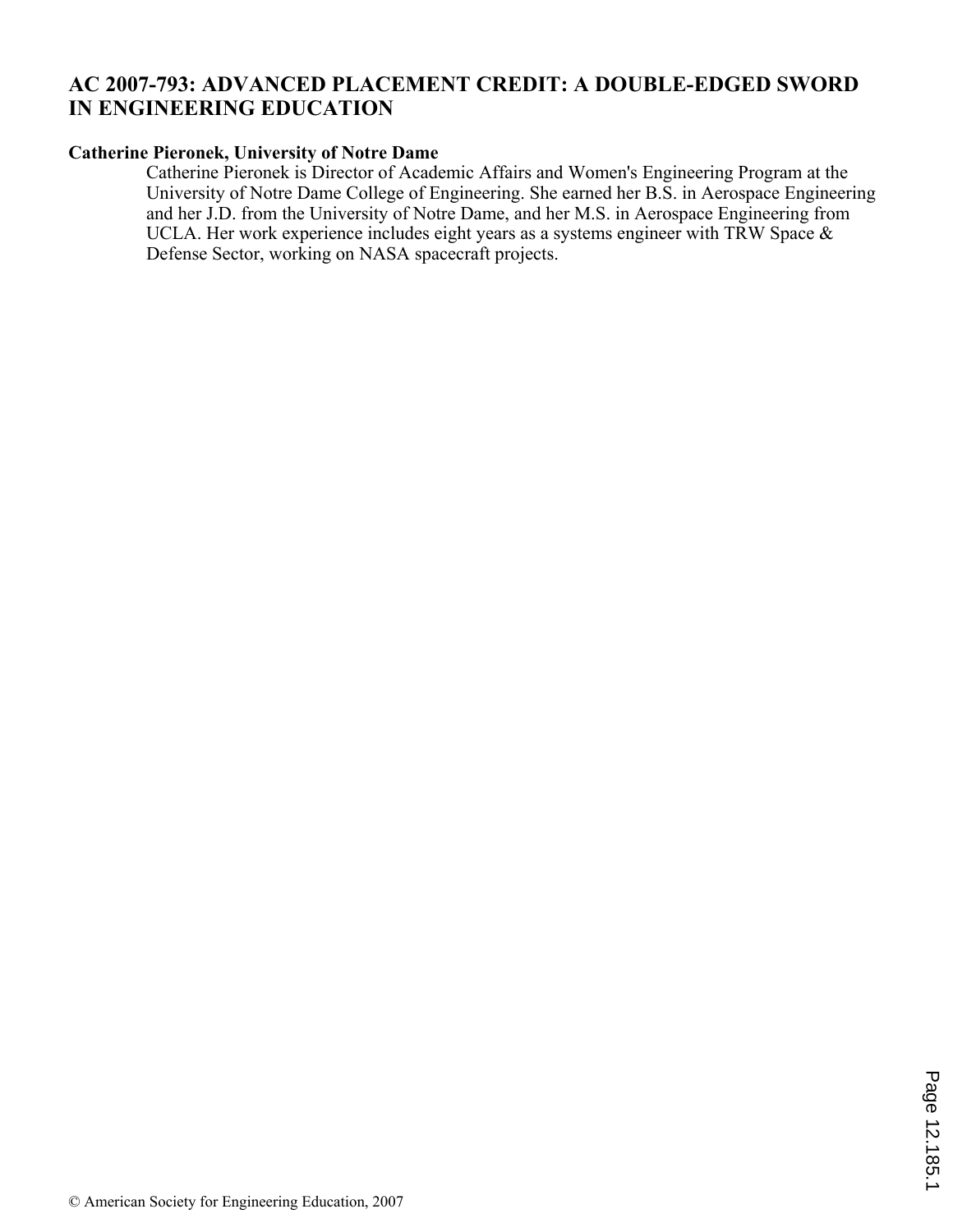# **Advanced Placement Credit: A Double-Edged Sword**

#### **Abstract**

Recent reports in the *Chronicle of Higher Education* and elsewhere have raised questions about what Advanced Placement (AP) courses and credits signify about the academic qualifications of students who have taken AP classes and of those who have scored high enough on the AP exam to qualify for college credit. Some research has questioned whether students who receive AP credit for introductory courses actually have appropriate knowledge to move into more advanced courses as first-year students. But in an engineering curriculum packed with required classes, AP credit gives students a good opportunity to free up space in their schedules, enabling them to take lighter loads or to pursue other academic interests and broaden their educational experiences. Such curricular flexibility could make engineering a more appealing course of study for groups not traditionally attracted to the field in large numbers, particularly women. Yet, because some students lack access to AP programs in their high schools, the practice of awarding AP credit could further exacerbate the achievement gap between certain identifiable groups of students, such as between under-represented minority students and others, and could affect the persistence of those students who come to college without having experienced a more challenging high school curriculum.

This paper examines the experience with AP credit among engineering students at the University of Notre Dame. The paper presents data gathered on the performance of students in Calculus III, the third mathematics class in the engineering sequence, comparing students who received AP credit for Calculus I and II with students who actually took Calculus I and II at the University. It also presents data that indicate a clear performance difference in first-year classes between students with significant AP credit versus students with little or no AP credit, and includes demographic breakdowns that indicate that certain subgroups of students, even strong students admitted to a highly selective university like Notre Dame, remain disadvantaged as they enter college because of a lack of access to AP courses in their high schools. The paper concludes with some observations about what AP credit can indicate about individual students and groups of students, and with some suggestions for the role of AP credit in engineering education.

#### **Introduction**

"AP can change your life. Through college-level AP courses, you enter a universe of knowledge that might otherwise remain unexplored in high school; through AP Exams, you have the opportunity to earn credit or advanced standing at most of the nation's colleges and universities."<sup>1</sup> So begins the pitch on the College Board's web site, extolling the benefits of Advanced Placement (AP) courses, exams and credit. Yet several recent studies reported in the *Chronicle of Higher Education* and elsewhere have questioned this very premise, asking what AP courses actually reveal about a student's preparation for college-level work.

Studies conducted under the auspices of the College Board have attempted to answer the question of whether AP exams "are a reliable equivalent to first-year college examinations."<sup>2</sup>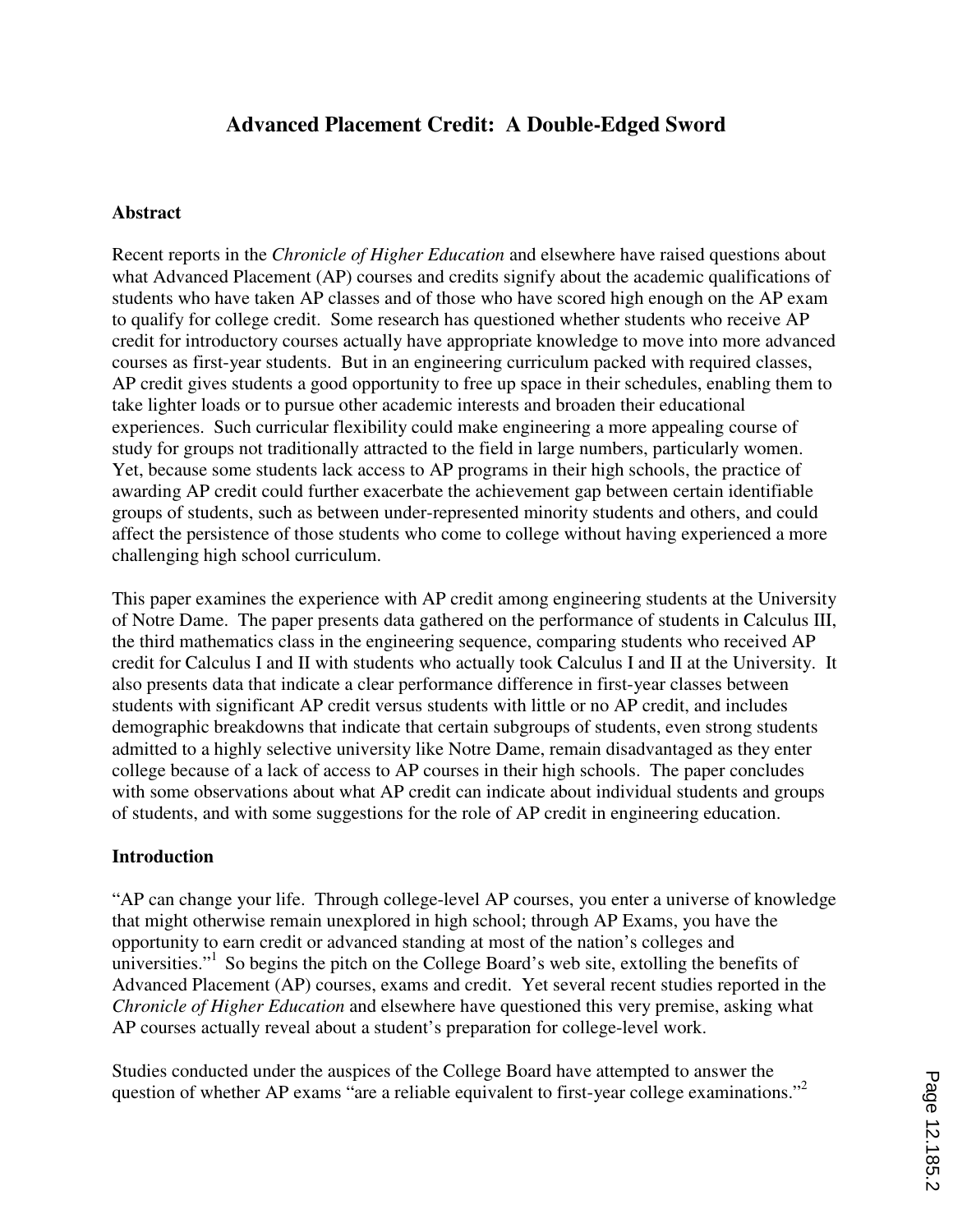These studies have concluded that colleges and universities "should feel comfortable in awarding college credit to students who score well on the tests."<sup>2</sup> Other studies have asked different questions and have come to less favorable conclusions about AP courses and credits. Researchers at Texas Christian University (TCU) and Mississippi State University (MSU), for example, examined whether students who took AP courses in high school earned higher grades in the first year of college than students who did not take such courses. In this study, researchers concluded that the mere existence of AP courses on a student's transcript did not predict either success in the first year of college or persistence after the first year. $2$  Another forthcoming study by Harvard University and University of Virginia researchers questioned whether students who took AP science courses in high school "[did] as well in college science courses as AP advocates said they should,"<sup>3</sup> and concluded that "[d]oing well in an Advanced Placement science course in high school does not guarantee that a student will do equally well in an introductory collegelevel course in the same subject."<sup>4</sup>

The differences in the conclusions of these studies lies in the questions asked. The College Board study examined the link between performance on the AP exam and competency at certain levels of a college curriculum.<sup>2</sup> The TCU/MSU study looked only at the correlation between an AP course on a student's high school transcript and the student's performance in college, apparently without regard for how the student did in the course and whether the student actually took the AP exam and scored well enough to earn college credit.<sup>2</sup> The Harvard/Virginia study did not examine whether students who scored well enough on an AP exam to earn college credit had sufficient competency to move forward in the science curriculum. Rather, it examined the academic performance of students "who retook the same course in college that a good AP test score would have allowed them to skip."<sup>3</sup> Neither of these latter two studies attempted to answer the same question asked by the College Board. Yet, these and other similar studies may have inspired the College Board's new quest to audit AP course syllabi nationwide, to ensure that the courses meet the College Board's standards.<sup>5</sup>

This paper asks and answers a similarly limited question: Do students who qualify for AP credit in Calculus I and II and who take advantage of that credit to place into Calculus III as firstsemester, first-year students perform as well as students who actually take Calculus I and II courses and enter Calculus III as first-semester, sophomore-year students in an engineering curriculum? This paper also addresses how students with a significant number of AP credits on their transcripts perform compared to their peers with fewer or no AP credits, and looks at some demographic differences between these groups.

#### **Overview of Student Preparation**

The University of Notre Dame is a highly selective doctoral research university that admits students on the basis of a number of factors, including standardized test scores, high school class rank/performance, extracurricular activities and demonstrated leadership potential. Students admitted to the University must demonstrate, among other things, high intellectual potential through their high school academic records. University admissions officers evaluate a student's academic record against the course offerings of that student's high school and require that students take the most challenging curriculum that their high schools offer. Generally, this means that a student who has access to AP courses in high school but does not take them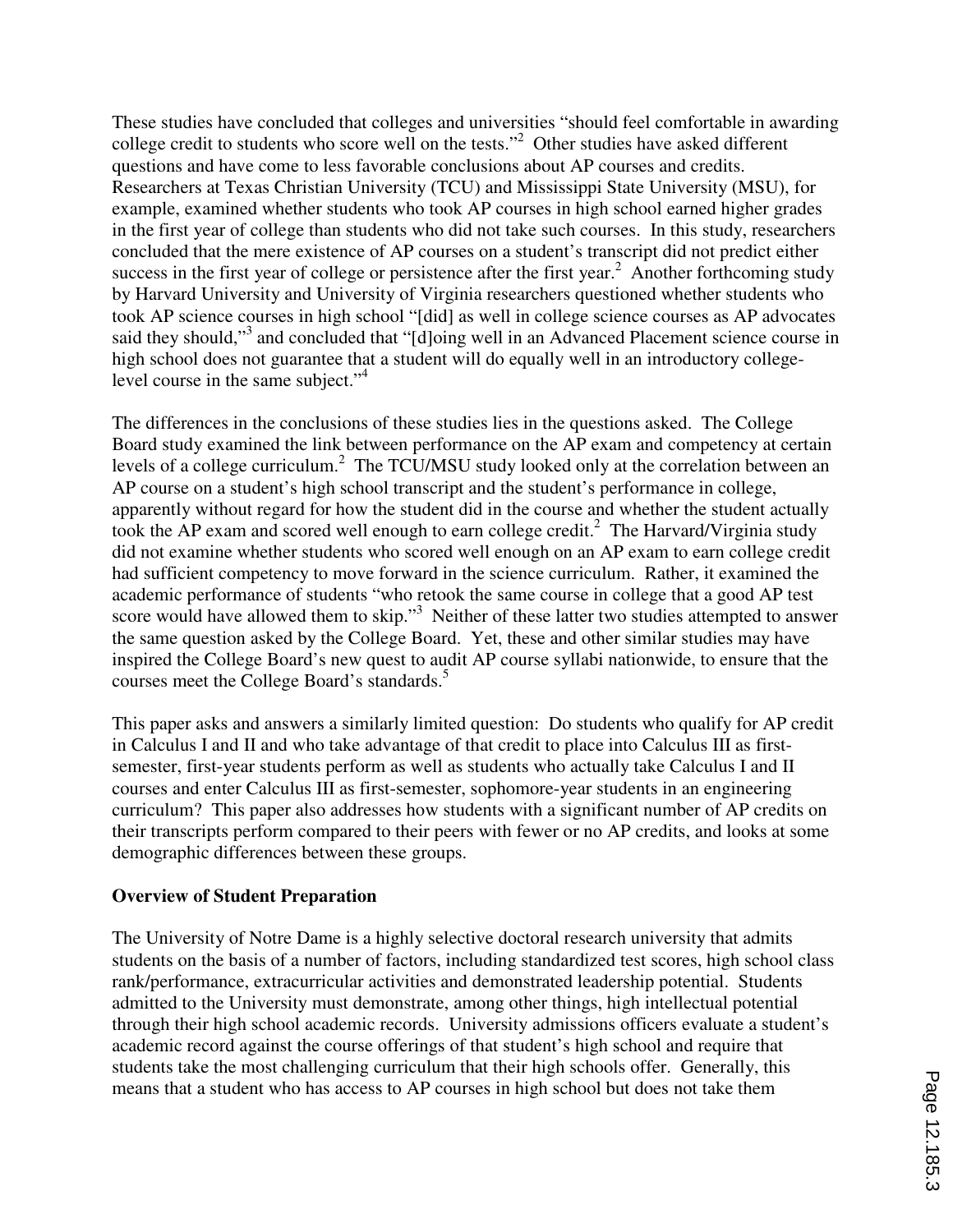receives a less favorable review in the admissions process than a student with similar standardized test scores and class rank who pursues a similar high school curriculum, but at a school that does not offer AP courses. Thus, it can be inferred that a student who comes to Notre Dame without AP credit either did not score well enough on the tests to earn the credit (and thus has not mastered the required material) or attended a high school that did not offer the AP curriculum.

Although admissions standards at Notre Dame creep higher and higher each year, the classes studied in this paper performed comparably on standardized tests, as shown in Table 1.

|                                  | 2008 | 2009 | 2010 |
|----------------------------------|------|------|------|
| Mean SAT (Math + Verbal)         | 1393 | 1397 | 1417 |
| <b>Mean Number of AP Credits</b> | 12   | 13   | 14   |

**Table 1 Entrance Credentials, Classes 2008 - 2010** 

Thus, it is reasonable to compare the academic performance of members of different classes within the same administration of a course.

## **AP Credit and Calculus III**

Calculus III is the third course in the mathematics sequence required of all engineering majors and some science majors at Notre Dame. Students who follow the usual course sequence take Calculus III in the fall semester of the sophomore year. However, first-year students who have earned a score of at least 4 on the AP Calculus BC exam may elect to receive credit for the first two courses (Calculus I and II) and then take Calculus III in the fall semester of their first year.

In the Fall 2005 semester, a total of 297 students took Calculus III, comprising 129 first-year students, 165 sophomores, and 3 juniors or seniors. In the Fall 2006 semester, a total of 315 students took Calculus III, comprising 148 first-year students, 159 sophomores, and 8 juniors or seniors. Because the juniors and seniors in these classes are in the course because they are somehow behind in their mathematics requirements, this discussion compares only the performance of the first-semester, first-year students with AP credit versus the performance of the first-semester sophomore students who have taken Calculus I and II in the normal course sequence at Notre Dame. The analysis discovered that first-year students, when compared with sophomores in the same administration of Calculus III, earn higher average final grades and a higher proportion of A grades, as shown in Figures 1 and 2.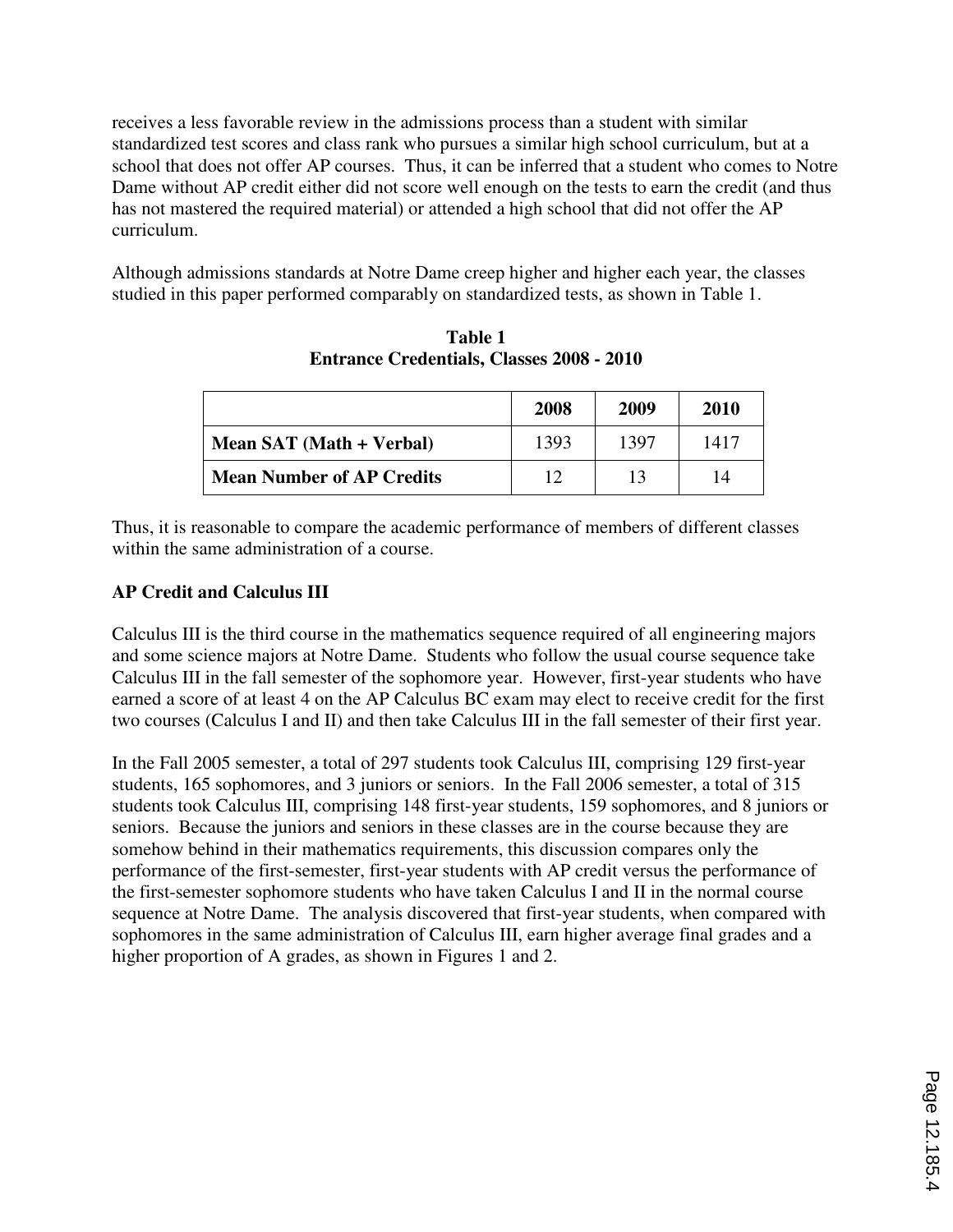



Additionally, in the 2005 administration, 72.1% of first-year students earned grades of B+ or better, compared with 47.3% of sophomores; in the 2006 administration, 62.2% of first-year students achieved that performance, compared with 48.2% of sophomores.

Thus, for the two administrations of Calculus III studied, first-year students who satisfied their Calculus I and II requirements through AP credit actually outperformed sophomore students who satisfied their Calculus I and II requirements through actual college-level course work. It appears, then, that the claims of the College Board have some merit. In this sample, the AP experience has properly prepared students for the demands of advanced work.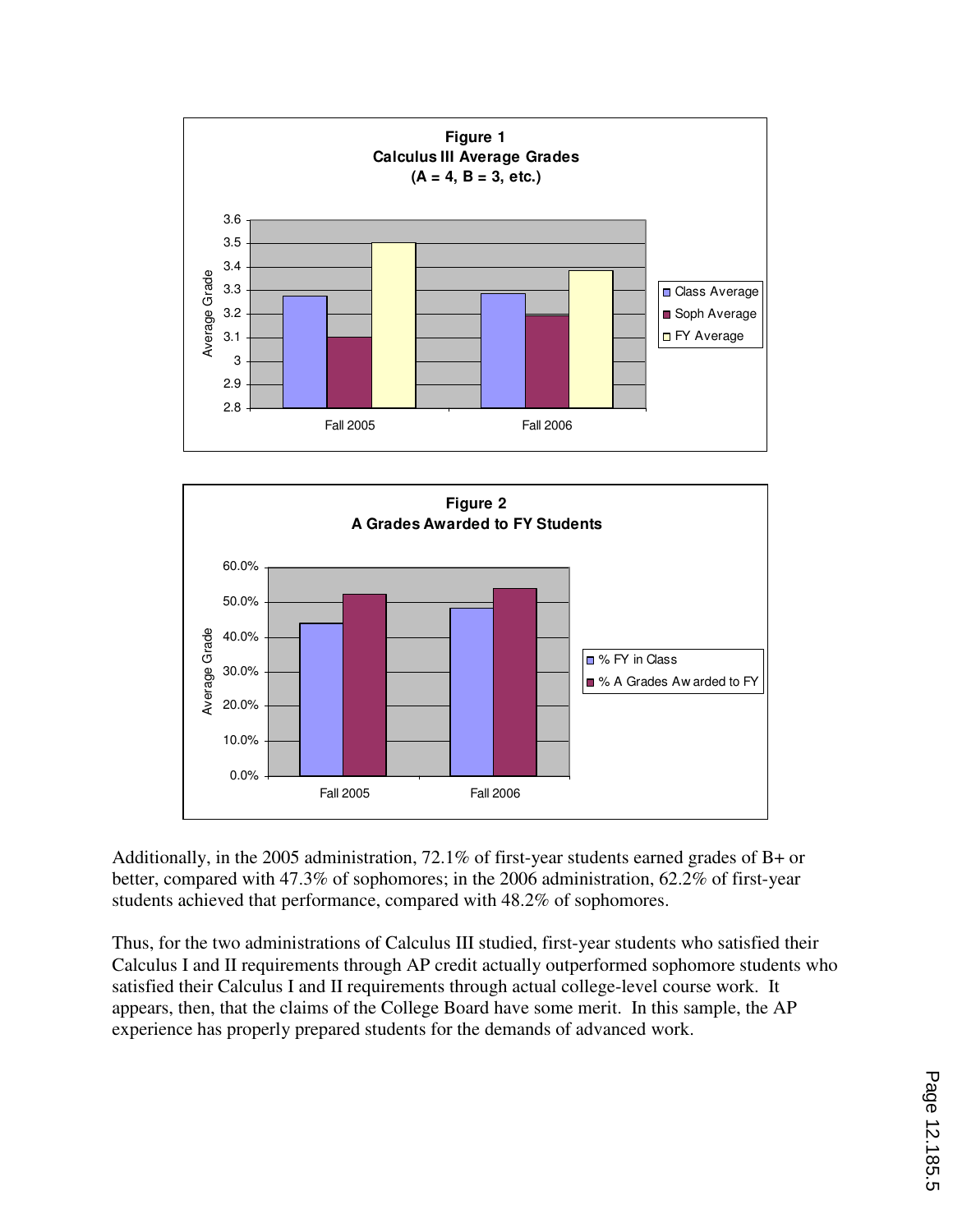### **AP Credit and Overall Academic Performance**

This difference in performance in one class leads to the question of whether AP credits correlate to academic performance in any way. In other studies we have done at Notre Dame, we have found very little correlation between academic performance and SAT scores, most likely because our students are clustered near the top of the SAT scoring scale and do not present a broad enough range of scores to allow for such a correlation to emerge.<sup>6</sup> But we have identified some noticeable differences in performance based on the number of AP credits a student has earned, where there is more variation within a class.

Figure 3 presents the first-semester grade-point averages for the Classes of 2004 through 2009 (entering in the fall semesters of 2000 through 2005). Students with 10 or more AP credits for college course performed noticeably better in their first semester at Notre Dame than students with fewer than 10 AP credits. While each class as a whole had an average first-semester GPA around 3.2, students with fewer than 10 AP credits had an average first-semester GPA around 3.0 (around a B), while students with 10 or more AP credits had an average first-semester GPA over 3.3 (B+).



Figure 4 presents similar data on academic performance in the first course in the two-course Introduction to Engineering Systems sequence (EG 111/10111), taken by all first-year students in the fall semester. The course average has deliberately and gradually moved downward, from 3.437 (between A- and B+) in the Fall 2000 semester, to 3.189 (between B+ and B) for the Fall 2005 semester. Students with fewer than 10 AP credits have averaged around a 3.0 (B) in the course, while students with 10 or more AP credits have performed better, earning around a 3.4 or 3.5 (between B+ and A-).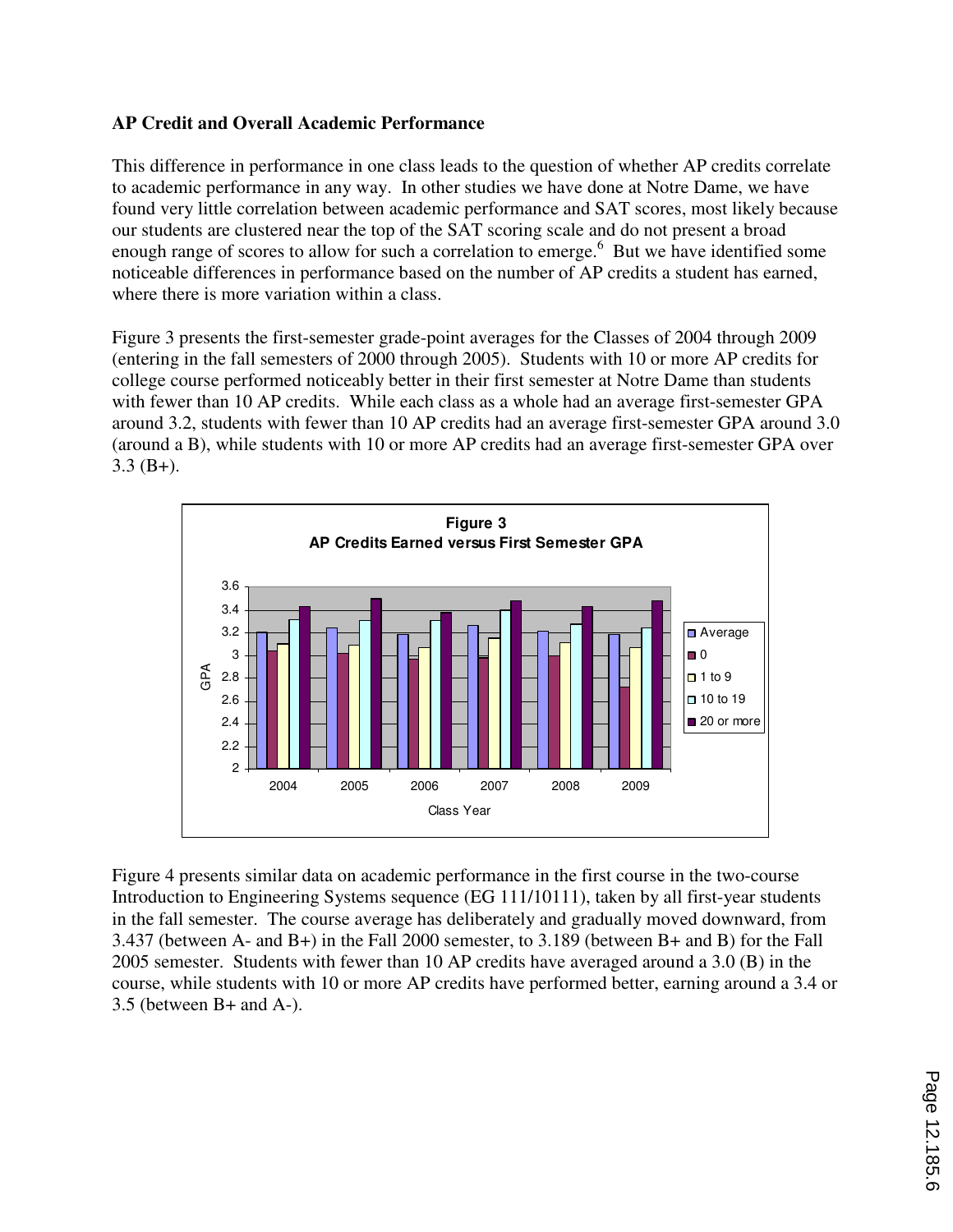

The data in Table 2 show that students with no AP credit are over-represented among students with a first-semester GPA less than or equal to 2.5, and under-represented among students with a first-semester GPA greater than or equal to 3.5. Approximately 20 percent of each class arrives at Notre Dame without any AP credit. Yet, 40 to 50 percent of the students with a GPA less than or equal to 2.5 have no AP credit, while only 10 to 15 percent of the students with a GPA greater than or equal to 3.5 have no AP credit.

**Table 2 Academic Performance in the First Semester of Students with No AP Credit** 

|                                                 | 2004   | 2005   | 2006 | 2007   | 2008 | 2009   |
|-------------------------------------------------|--------|--------|------|--------|------|--------|
| % in class with no AP credit                    | 21%    | $18\%$ | 18%  | 19%    | 25%  | $15\%$ |
| % of class with no AP credit<br>and GPA $< 2.5$ | 34%    | $40\%$ | 41%  | 50%    | 54%  | $47\%$ |
| % of class with no AP credit<br>and GPA $> 3.5$ | $15\%$ | $11\%$ | 8%   | $11\%$ | 18%  | $6\%$  |

Thus, it appears that AP credits may correlate with academic success in the first semester of college in a way that SAT test scores typically do not.<sup>7</sup> Whether the relationship is causal is unclear, but at a minimum, AP credits earned might be a good predictor of academic success.

### **AP Credit and Persistence**

The TCU/MSU study looked for any correlation between AP credits and persistence in college, and concluded that students who took AP courses were no less likely than their "non-AP peers" to drop out of college before their sophomore year.<sup>2</sup> However, looking at only those students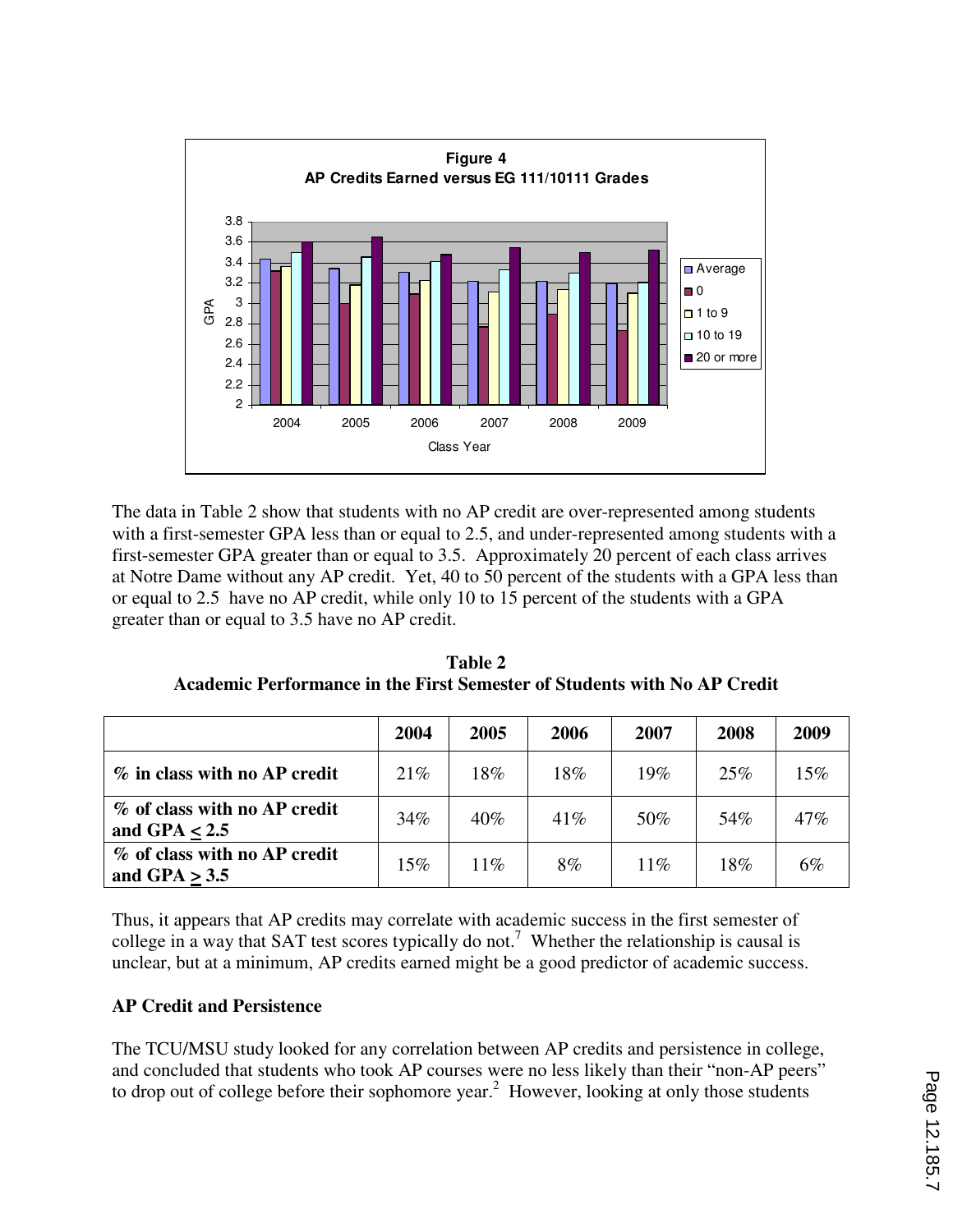who began at Notre Dame in the engineering curriculum reveals that, although students with less than 10 AP credit hours do not leave the University, they do comprise a disproportionately high percentage of students who leave engineering for other majors before the start of sophomore year. As Figure 5 shows, for most years, students with fewer than 10 AP credits comprise a greater proportion of leavers and a smaller proportion of stayers when compared with their representation in the class as a whole.



Thus, there appears to be some correlation between AP credit and persistence in engineering. The reasons for this connection should be investigated more fully.

## **AP Credit and Demographics**

It is also interesting to note that, while women and men come to Notre Dame with substantially similar levels of AP credit, as shown in Figure 6, under-represented minority (URM) students differ significantly from non-URM students in their AP preparation. In fact, under-represented minority students in each year studied averaged fewer than 10 AP credits, which is the level associated with more successful academic performance and persistence in engineering in this study at Notre Dame.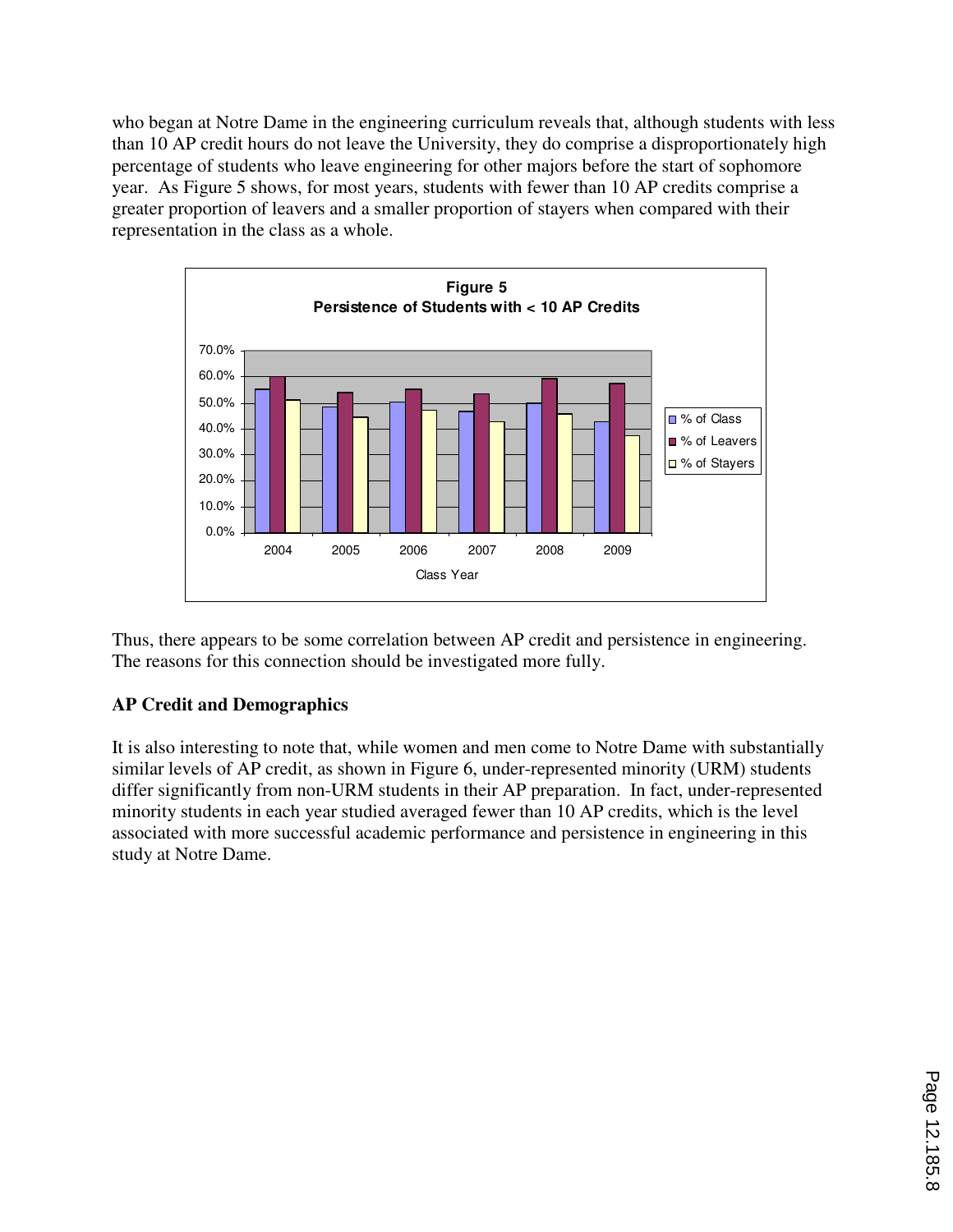

Moreover, as shown in Figure 7, under-represented minority students are more likely to come to Notre Dame with no AP credit at all, a level associated with the lowest level of academic performance and persistence in engineering.



This preparation gaps does seem to have a negative effect on under-represented minority students. For the Classes of 2004 through 2009, under-represented minority students have comprised approximately 10 percent of each class, but have comprised between 21 and 57 percent of students earning a first-semester GPA of 2.5 or below, and only 2 to 4 percent of students earning a first-semester GPA of 3.5 or above, as Table 3 shows.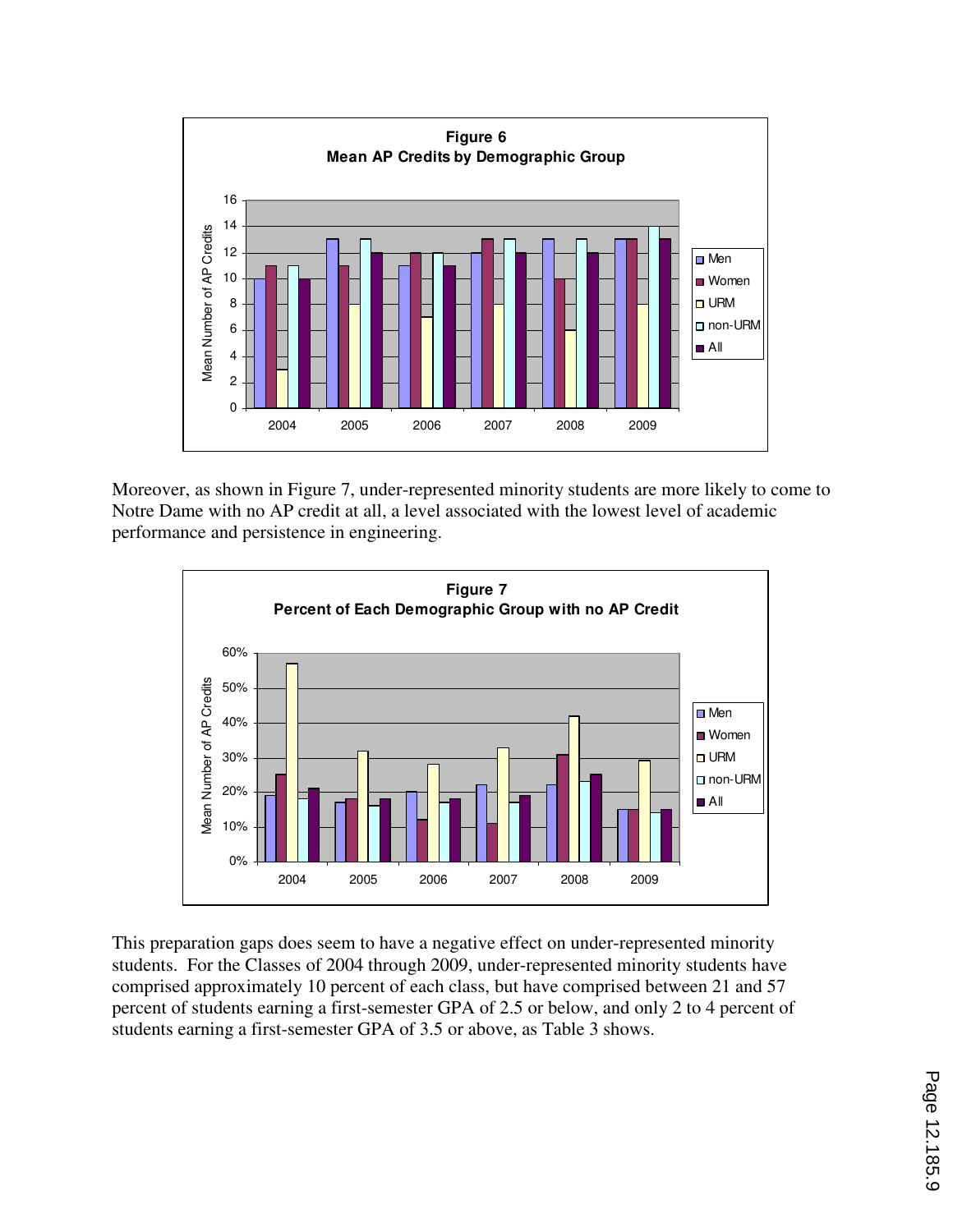|                            | 2004  | 2005  | 2006  | 2007   | 2008  | 2009  |
|----------------------------|-------|-------|-------|--------|-------|-------|
| % URM in Class             | 8%    | $7\%$ | 8%    | $11\%$ | 11%   | $1\%$ |
| $\%$ URM among GPA $< 2.5$ | 21%   | 21%   | 22%   | 57%    | 33%   | 41%   |
| $\%$ URM among GPA $>$ 3.5 | $2\%$ | 3%    | $3\%$ | $2\%$  | $2\%$ | $4\%$ |

**Table 3 Academic Performance of URM Students in the First Semester** 

Again, the effects of this preparation gap present an area of potential further exploration.

### **Benefits of AP Credit**

Substituting AP credit for required classes gives students more flexibility within a tightly structured engineering curriculum. For example, in our current senior class (Class of 2007), students with high levels of AP credit are more likely to participate in international study than students with little or no AP credit. Looking at these 213 seniors reveals that only 17 of the 88 students with fewer than 10 AP credits (19.3%) participated in a semester or more of international study, compared with 32 of the 125 students with more than 10 AP credits (25.6%). Moreover, for students with fewer than 6 AP credits (that is, 0, 3 or 4 credits, which places them out of either no or only one required class), only four of 27 (14.8%) studied abroad for a semester, and two of those four had to take summer-school classes to remain on track for graduation in four years. On the other hand, of the 89 students with more than 15 AP credits, 25 (28.1%) studied abroad for a semester.

Substituting AP credit for required classes also allows students to take fewer required classes as seniors. Among the 88 current seniors with fewer than 10 AP credits, 27 (30.7%) are taking 12 credits (the minimum needed for full-time status) or fewer in their final semester, compared with 40% of the 125 current seniors with 10 or more AP credits. Others, presumably, are either taking advanced classes within their major, or other classes outside their major and beyond their degree requirements.

### **Conclusions**

The controversy over the use of AP credits in college in general, and in an engineering curriculum in particular, will not end with this paper. But the data presented here do point out that the practice of awarding AP credit can be likened to a double-edged sword. Examining the effects of awarding AP credit on a group of students admitted to a highly selective university, where students' academic credentials on admission are more homogenous than at a larger public university, illustrates the beneficial and detrimental effects of Advanced Placement.

AP credits certainly do benefit those students who have performed well enough on the AP exam to earn college-level credit. At Notre Dame, in Calculus III, those students who arrived with AP credit for the first two calculus courses outperformed those students who took Calculus I and II courses at the University. Thus, awarding these students AP credit did not hamper their